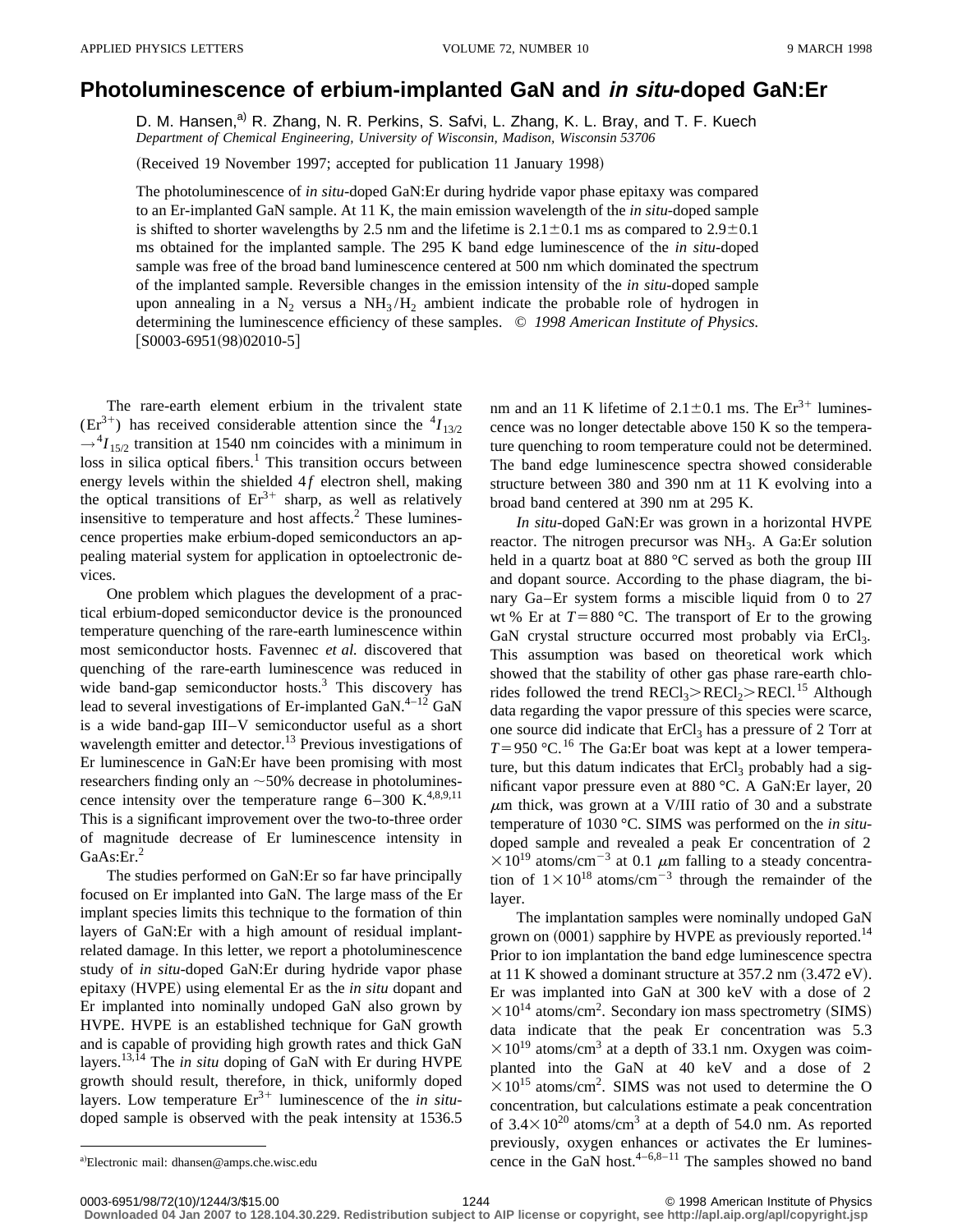

FIG. 1. 11 K photoluminescence spectra of the  $Er^{3+}$  emission obtained with 488 nm excitation. The dashed line is from *in situ*-doped GaN:Er grown by HVPE. The solid line is for Er and O coimplanted into GaN grown by HVPE.

edge or Er related luminescence prior to annealing. The annealing conditions were  $800\,^{\circ}\text{C}$  for 0.5 h in a flowing  $NH<sub>3</sub>/H<sub>2</sub>$  ambient.<sup>9</sup>

 $Er<sup>3+</sup>$  luminescence was excited with an average power of 100 mW from the 488 nm line of an Ar ion laser. The sample temperature was controlled between 11 and 295 K with a variable temperature cryostat. The  $Er<sup>3+</sup>$  luminescence was dispersed with a 1.5  $\mu$ m blazed grating housed in a 1 m monochromator. The signal was detected by a liquid  $N_2$ cooled Ge detector and standard lock-in techniques. Lifetime measurements were made with a faster liquid  $N_2$  cooled Ge detector and digital oscilloscope. Band edge GaN spectra were excited with 2 mW of the 325 nm line of a He–Cd laser. Luminescence was dispersed with a 400 nm blazed grating housed in the same monochromator and detected with a photomultiplier tube. The resolution of the system was at least 1.5 nm and the spectra have not been corrected for system response.

Figure 1 provides the 11 K spectra of the  $Er^{3+}$  emission for both the *in situ*-doped and ion-implanted GaN:Er. The spectra have been normalized to the peak emission wavelength for ease of comparison. The peak luminescence intensity of the *in situ*-doped sample is a factor of 5 weaker and the peak wavelength is shifted 2.5 nm compared to the  $Er<sup>3+</sup>$ emission from the implanted sample. The reduced luminescence intensity of the *in situ*-doped sample needs to be investigated further. One possibility is that the excitation mechanism is different between the two samples. Currently, the excitation mechanism is not known, but some researchers have suggested a trap-mediated pathway for Er-implanted GaN.<sup>17</sup> It is also conceivable that the 488 nm light directly excites the Er ions.<sup>6</sup>

The shift in the location of the peak intensity implies that the optically active  $Er^{3+}$  center in the two samples is different. This result is supported by the measurement of the 11 K lifetime at the peak emission wavelength. The lifetime of the  $Er<sup>3+</sup>$  emission in the *in situ*-doped sample was determined to be 2.1 $\pm$ 0.1 ms. The lifetime of the  $Er^{3+}$  emission in the implanted sample was determined to be  $2.9\pm0.1$  ms, consistent with previous reports.<sup>11</sup> Although the bonding environ-<br>Downloaded 04 Jan 2007 to 128.104.30.229. Redistribution subject to AIP license or copyright, see http://apl.aip.org/apl/copyright.jsp



FIG. 2. GaN band edge spectra obtained with 325 nm excitation. The dashed lines are for the *in situ*-doped GaN:Er. The solid lines are for the GaN:Er implanted.

ment of the optically active  $Er^{3+}$  ions in both samples is unknown at this time these results indicate that they are different. In the implanted sample, the  $Er^{3+}$  is presumably associated with some number of oxygen atoms, however, in the *in situ*-doped sample the associated ligand is unknown since no codopants were intentionally added to the reactor.

The temperature dependence of the  $Er^{3+}$  emission intensity in the *in situ*-doped sample could not be determined due to the weak optical signal over the measured temperature range. Above 150 K, the  $Er^{3+}$  emission could no longer be detected, however, the peak emission wavelength shifted less than 0.2 nm from 11 to 150 K, which is consistent with emission from the shielded 4*f*-shell electrons. The apparent increased temperature quenching from *in situ*-doped GaN:Er is consistent with what researchers have discovered for GaN:Er grown by metalorganic molecular beam epitaxy.<sup>18</sup> For the implanted sample the peak intensity decreased by a factor of 4 and the integrated intensity decreased by a factor of 1.8 over the temperature range 11–295 K, consistent with previous reports.4,8,9,11,12 The peak emission lifetime at 295 K was determined to be  $2.3 \pm 0.1$  ms which is similar to the value reported by Torvik *et al.*<sup>9</sup>

The band edge spectra of the two samples are provided in Fig. 2 for temperatures of 11 and 295 K. Both band edge spectra show a significant amount of structure around 390 nm at 11 K. These spectra indicate that both samples have states within the semiconductor band gap. The difference in band edge emission for the two samples becomes more obvious at a measurement temperature of 295 K. The band edge spectrum of the *in situ*-doped GaN:Er shows only one structure centered at 390 nm. On the other hand, the ionimplanted sample shows a broad defect band centered at 500 nm indicating the presence of deep levels. This result could indicate a reduction in nonradiative pathways from deep level states for the *in situ*-doped sample compared to the ion-implanted sample, however, further work needs to be performed before this can be stated with certainty.

An annealing study was performed on the *in situ*-doped sample to determine if the  $Er<sup>3+</sup>$  luminescence could be improved. The sample was annealed first at 800 °C for 0.5 h in